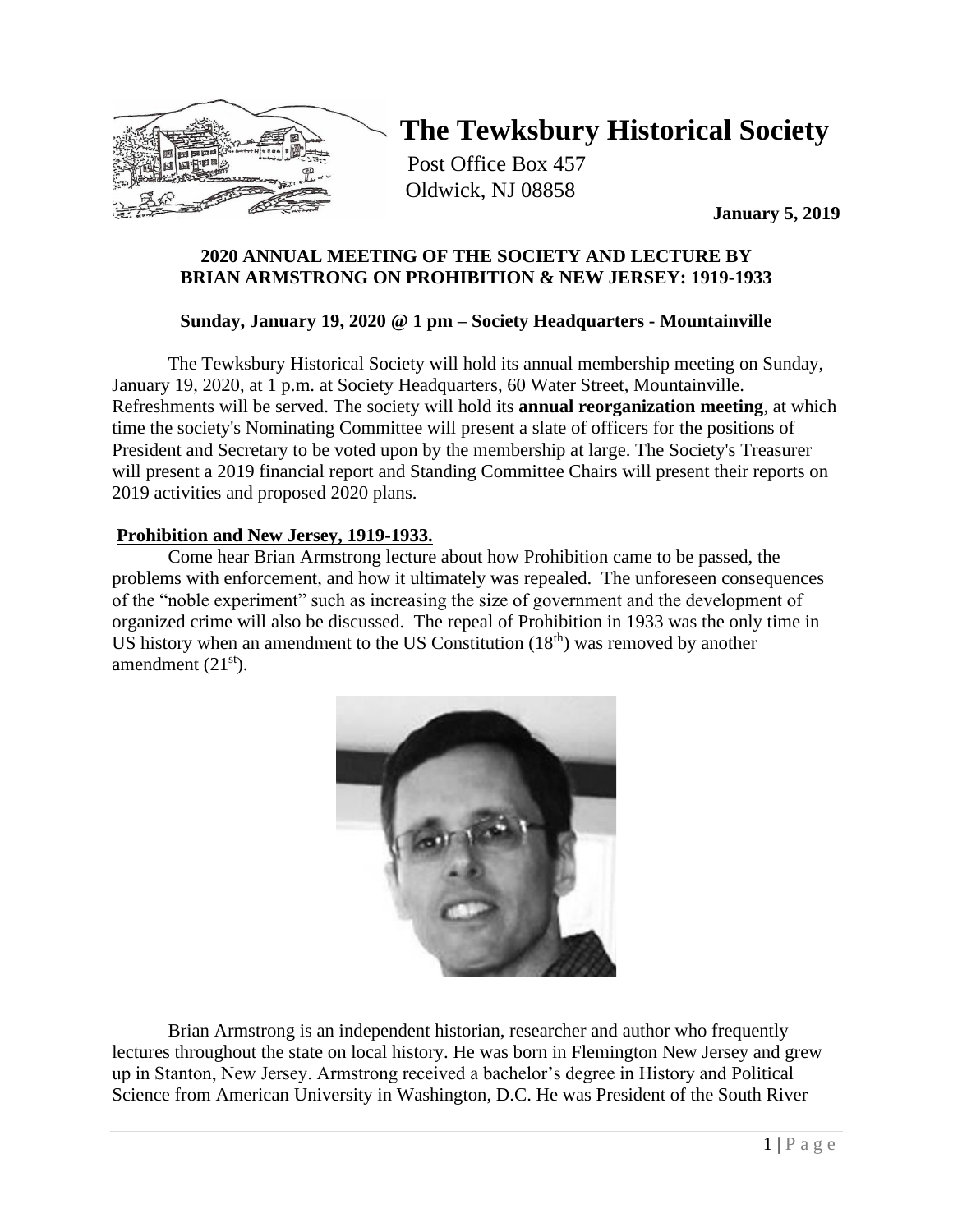Historical & Preservation Society for ten years and is now the Vice-President, Central Region, for the League of Historical Societies of New Jersey.

In 2015, Armstrong co-wrote the Arcadia Book, South River, with Stephanie Bartz and Nan Whitehead. On August 19, 2019, his book, The Franklin Park Tragedy. A Forgotten Story of Racial Injustice in New Jersey," was published by The History Press. Armstrong frequently writes articles for the Bar Harbor Historical Society in Bar Harbor, Maine where his mother's family lived for several hundred years. He is currently working on a book about the resort town for release in 2021.

Mr. Armstrong lectures throughout the state on historical topics such as Women's Suffrage and the 19<sup>th</sup> Amendment, Prohibition, World War I, the Spanish Influenza, and political history. He is a collector of US Presidential election memorabilia and is a member of American Political Items Collectors (APIC).

In the event of inclement weather (snow or ice) the meeting will be cancelled. Check the Society's website at [www.tewksburyhistory.net](http://www.tewksburyhistory.net/) or call 908-832-6734 for more information or to check for any cancellation.

#### **ELECTION OF OFFICERS**

Joan Umholtz & Fred Katnack, co-chairs of the Nominating Committee, will present a slate for the positions of President and Secretary to serve 2-year terms (2020-2021), which will be voted on by the membership in attendance at the annual meeting.

#### **MEMBERSHIP DUES**

Membership dues are due by January 31. The Society Executive Board voted in October 2019 to raise membership dues for the FIRST time since the inception of the Society 30 years ago. Individual annual membership is now \$ 25, and an annual family membership is now \$ 40. Additional categories, including a Life Membership of \$ 500, have been added. Watch your mail for a card to complete and return. You will be able to pay your dues on-line through our website via PayPal. Thank you for your continued support!

#### **NEW MEMBERS**

We welcome the following new members to the Society:

Rae Hoffman, Bernardsville Mary Kallstrom, Lebanon Carla Menza, Livingston Tom & Laura LaFemina, Lebanon Dawn Pogosaew & Anthony Ianniello, Lebanon Dana Sargenti & Family, Lebanon

## **HEADQUARTERS WORKDAYS**

Saturday, January 18 9 am to 12 Noon Saturday, February 8 9 am to 12 Noon Saturday, February 29 9 am to 12 Noon